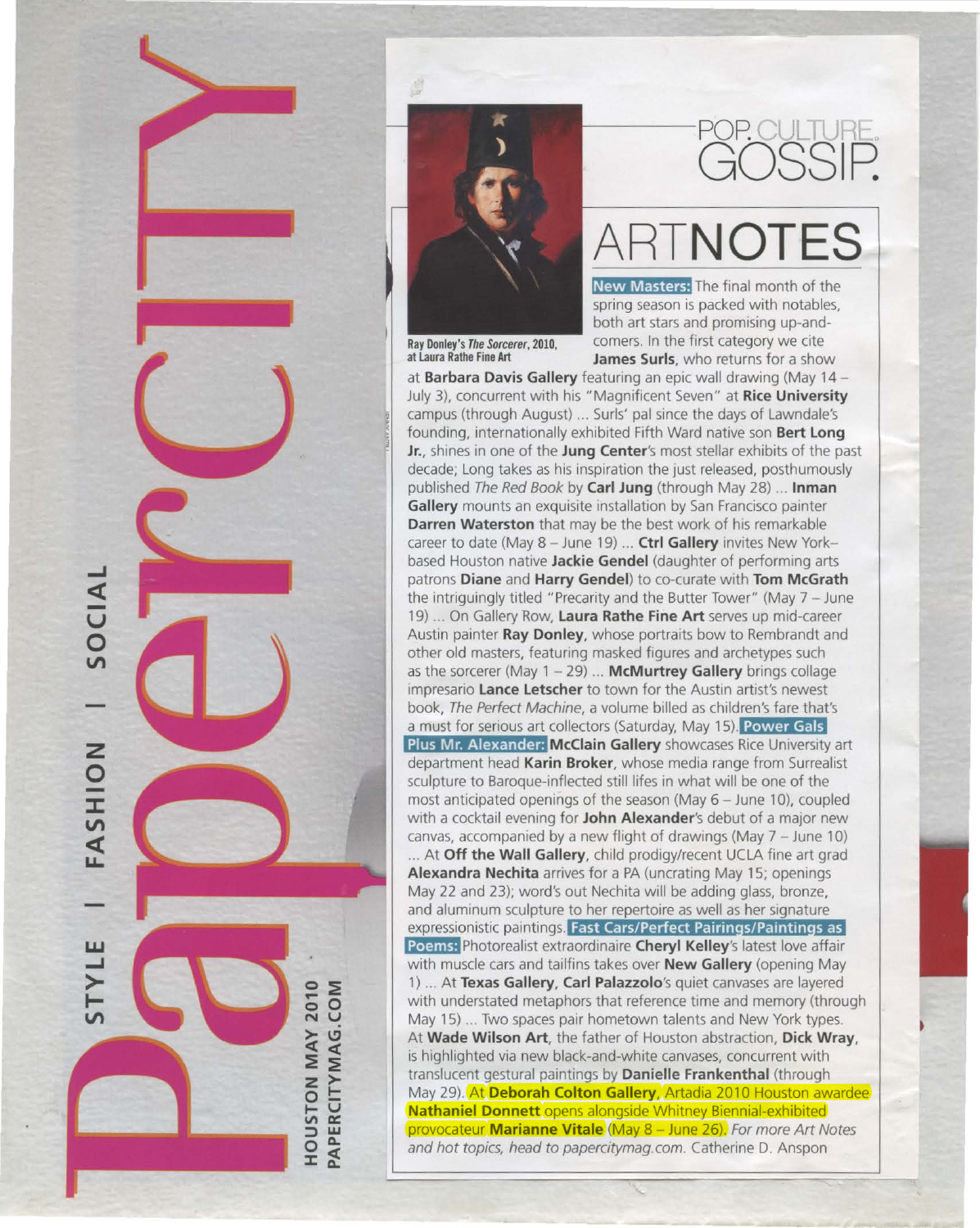### **Marianne Vitale and Nathaniel Donnett**

**Colton & Farb Gallery, Houston** Through June 26, 2010 by Erin Kimmel



Marianne Vitale Presser, 2010 Plaster, gauze, wood, found material, and acrylic paint Courtesy the artist and Colton & Farb Gallery



Nathaniel Donnett, Ring Shout, Gamin' On Ya; S.P.C., 2010 For complete caption see image gallery

It is easy, upon first glance, to attribute the synergy of the two mixed-media exhibitions on view at Colton & Farb Gallery to the recent critical and commercial success of Marianne Vitale and Nathaniel Donnett. Vitale, who is based in New York, was recently included in the Whitney Biennial, and Donnett, who is Houston-based, is a 2010 Artadia Award recipient. As disparate as they are in their style and subject matter, the wistful gravity engendered by the surrealist impulses at the heart of both artists' practice unite Vitale's Presser and Donnett's Tha Paper Bag Kids in da Soulciestic Playground.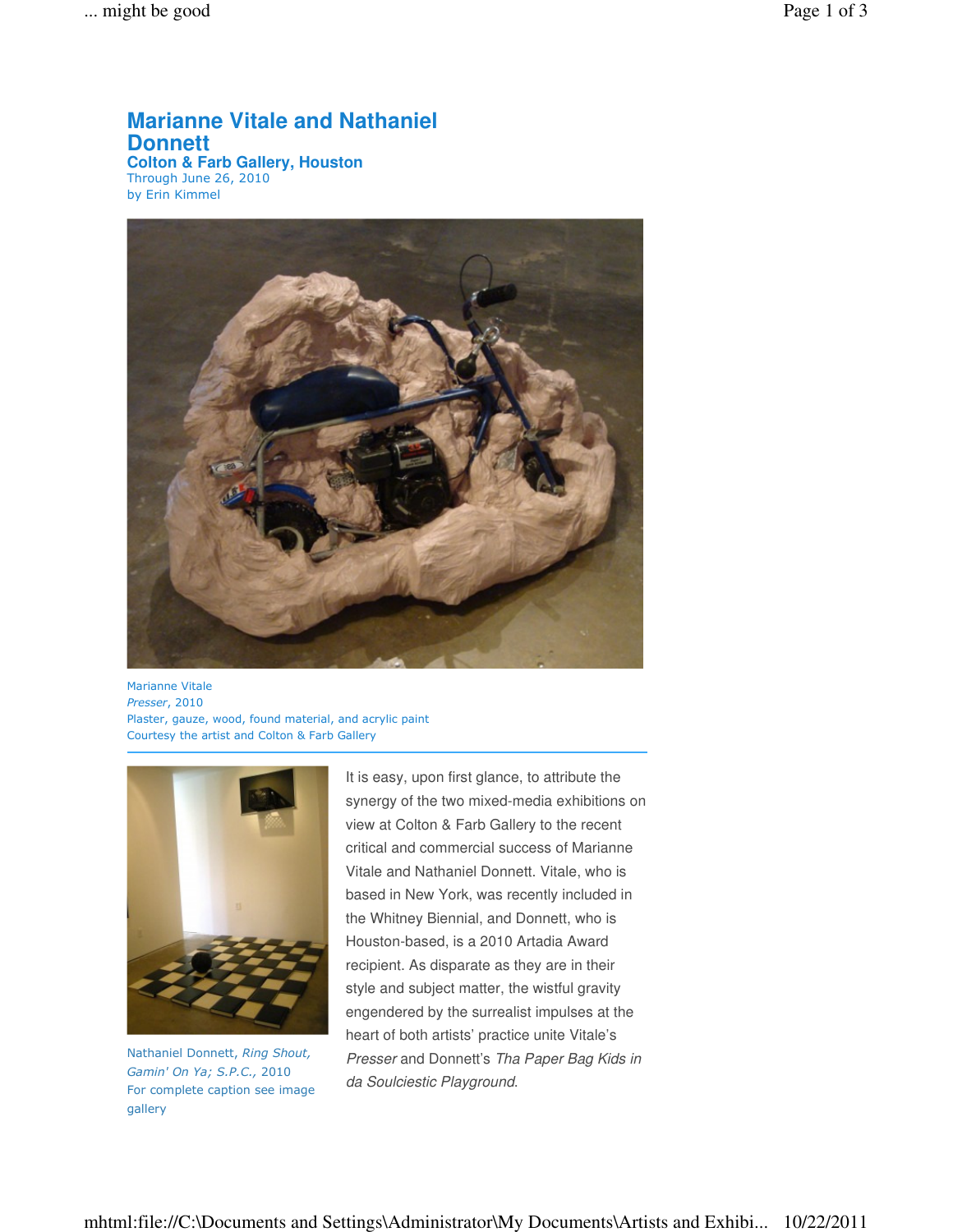View Slideshow Presser is a modest collection of prints, paintings and sculptures produced by Vitale within the past year. The dynamic neon

scrawls in her six intricate prints entitled Flushed Up mingle with the dense, saturated brushstrokes of large-scale, abstract canvases such as I Got Rid of the Horse and Now There is Only You. Two sinewy relief sculptures of a navel and an elbow from her Healthcare Series are painted a burnt pink that recalls the color of an old hospital waiting room. On the floor, a discarded minimotorbike appropriated from the area surrounding the gallery is encased in a plaster rock painted the same burnt pink. Moving back and forth between the individual pieces in the amalgam illuminates the forceful élan vital that is the modus operandi of Vitale's practice. Her sculptures swell out of her prints and drawings with an automatism that she has described as "letting the work define itself." The result is something akin to series of stills depicting an entropic explosion, or implosion, depending on the viewer's choice of perambulatory path.

While Vitale's raw material is the stuff of the unconscious, Nathaniel Donnett's raw material is the stuff of childhood memory, specifically that of the African-American community. Last year Donnett mounted a show at the Lawndale Art Center entitled Paper or Plastic?, which explored the intersection of racial hierarchies and the education system. Here he moves his exploration of the construction of African-American identity beyond the classroom and into the playground. After all, it is at recess, between dodging bullies and negotiating cliques that children learn the social codes not discussed in the classroom. Donnett's exploration of these social patterns eschews the black-white racial binary in favor of an investigation of colorism: a social phenomenon in which preferential treatment within an ethnic group is accorded to persons of lighter skin tone.

The installation seethes with racially loaded found materials, images and witticisms. Each of the twelve predominantly figurative collages is rendered on an assemblage of brown paper lunch bags. The canvases reference "the brown paper bag test," a ritual that denied anyone whose skin tone was darker than the bag access to education. In one pithily titled collage, Luv Tha Way You Carry Your Self Love; A.J., a young girl whose head is rendered in black plastic bags kneels in the foreground hugging an iconic African statue. Suspended in the background of many of these collages are dreamlike playgrounds where, for example, swings and slides are replaced by living room furniture. A video of an empty playground and two sculptural installations round out the exhibition. In one room, Donnett constructs a basketball court out of a blackboard, a milk crate and a collection of black and white books. There is nothing akin to the multiple choice tests Donnett scattered on the desks and encouraged viewers to take in his Lawndale show, but the educational vernacular is the same. By materially and linguistically deconstructing early educational environments,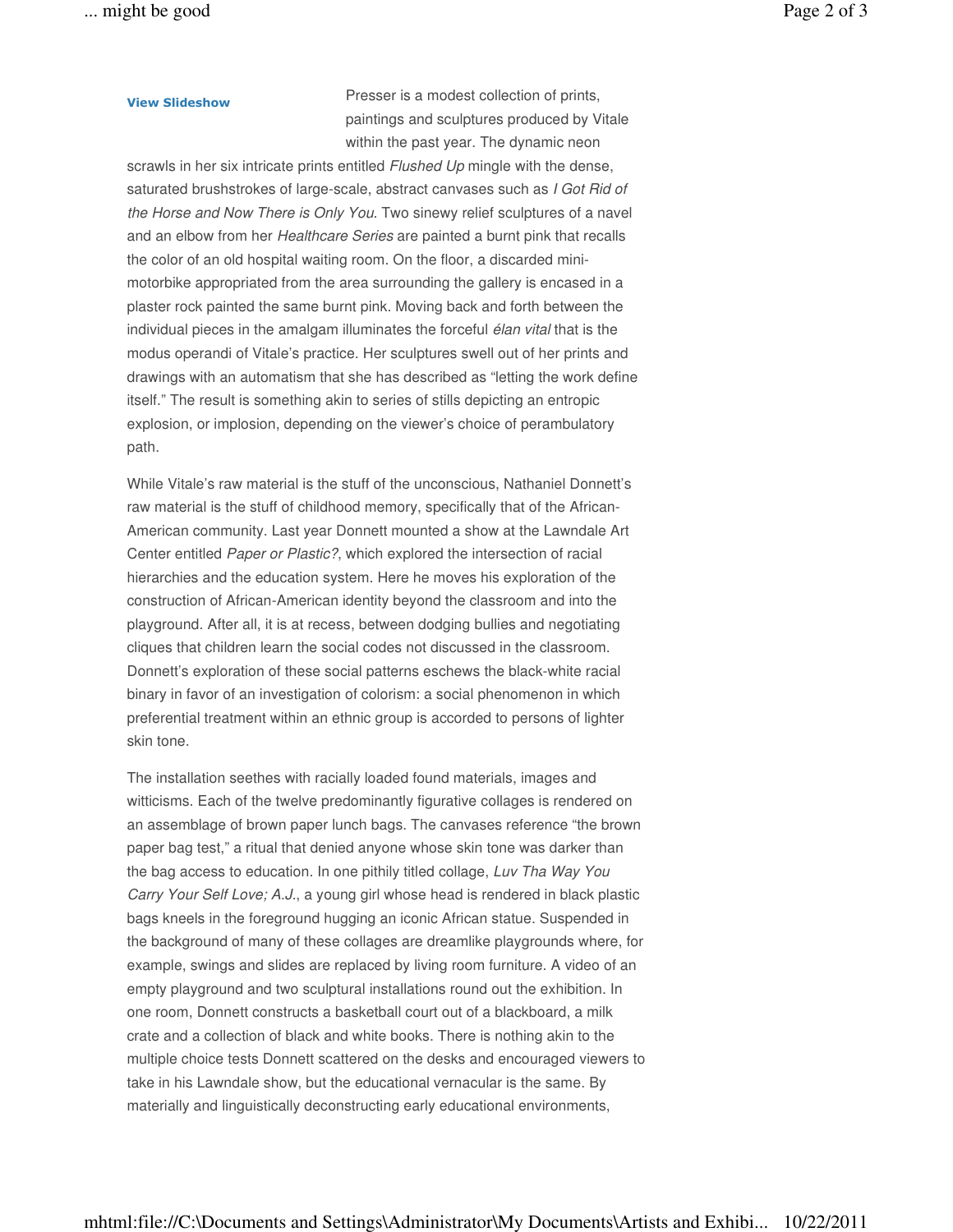shuffling their contents and deftly reconstructing them, Donnett creates a cerebral playground whose unpredictable twists and turns invite pause.

Both exhibitions speak to the dialectical tension between unconscious and consciousness, whether it's Donnett's unexpected placement of a couch where one would expect a simple swing or the vitalism inherent in Vitale's drawings dictating the content of what is to come sculpturally. Of art writing Eileen Myles has said, "The rupture with reality one feels when writing about art is that there is a tendency to make manifestos out of someone else's play." There will be no manifesto here. Neither Vitale nor Donnett's play is prescriptive; it is simply and refreshingly provoking.

Erin Kimmel is a freelance writer based in Marfa, Texas.

#### **0 Comments**

© 2008 fluent~collaborative. all rights reserved. view our privacy policy.